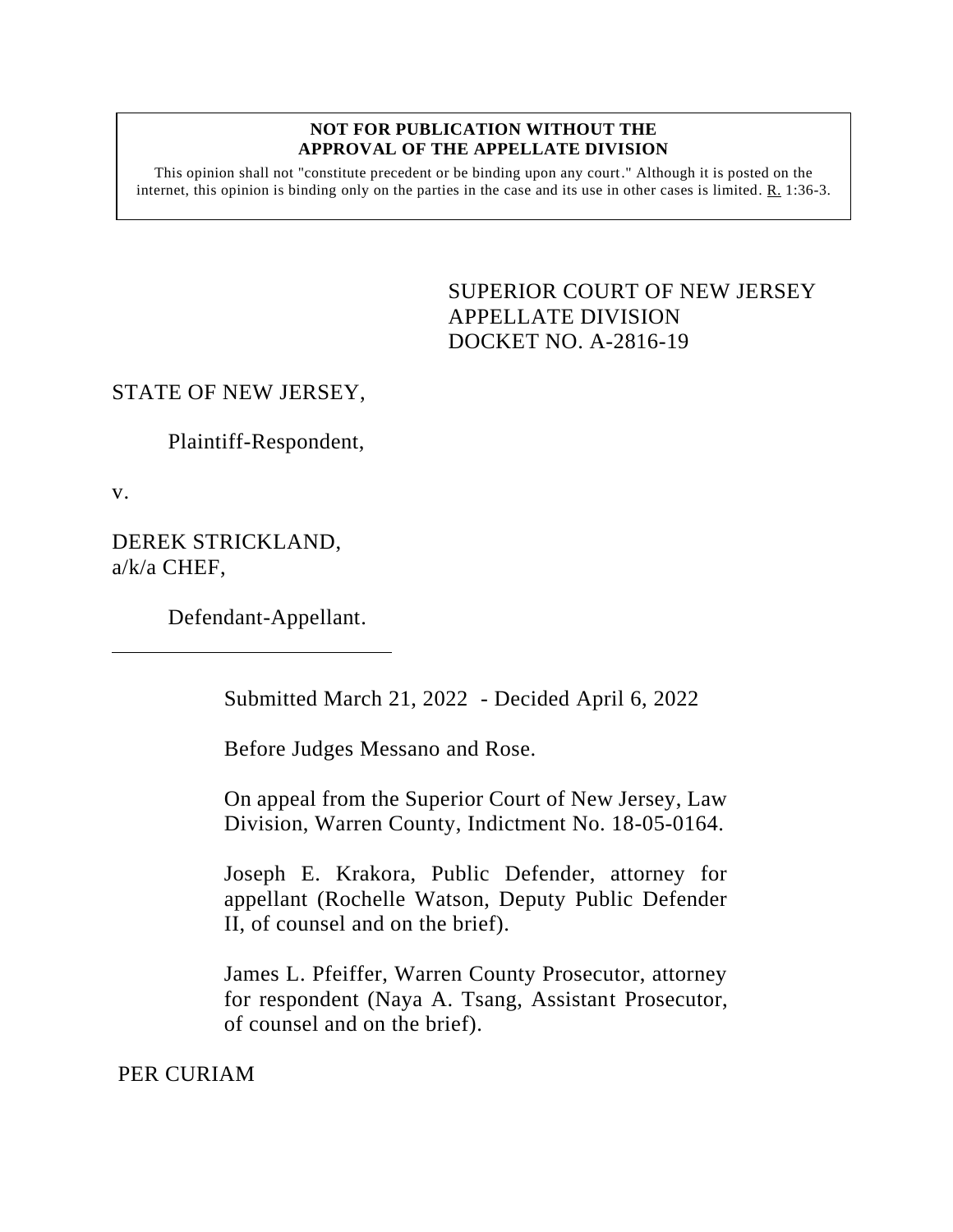Following denial of his motion to suppress drugs seized pursuant to a warrantless search of a vehicle, defendant Derek Strickland pled guilty to second-degree possession with intent to distribute heroin, N.J.S.A. 2C:35- 5(a)(1) and (b)(2), charged in a two-count Warren County indictment. Defendant was sentenced in February 2020 to special Drug Court probation, N.J.S.A. 2C:35-14. 1

Before the motion judge, defendant challenged the validity of the motor vehicle stop and the subsequent search of the vehicle and its containers on various grounds. On appeal, defendant limits his argument to a single point for our consideration:

> THE OFFICER CONDUCTED AN UNLAWFUL SEARCH WHEN, WITHOUT PROBABLE CAUSE, HE INSERTED HIS HEAD INTO THE CAR. BECAUSE THE OFFICER WAS NOT LAWFULLY INSIDE THE CAR WHEN HE DETECTED THE INCRIMINATING ODOR, THE SUBSEQUENT SEIZURE OF EVIDENCE WAS UNCONSTITUTIONAL.

We reject this contention and affirm.

<sup>1</sup> Count one of the indictment, charging defendant with possession of a controlled dangerous substance, N.J.S.A. 2C:35-10(a)(1), was dismissed pursuant to the plea bargain. In August 2021, defendant violated his probationary term and was continued on Drug Court probation. Effective January 1, 2022, Drug Court was renamed Recovery Court.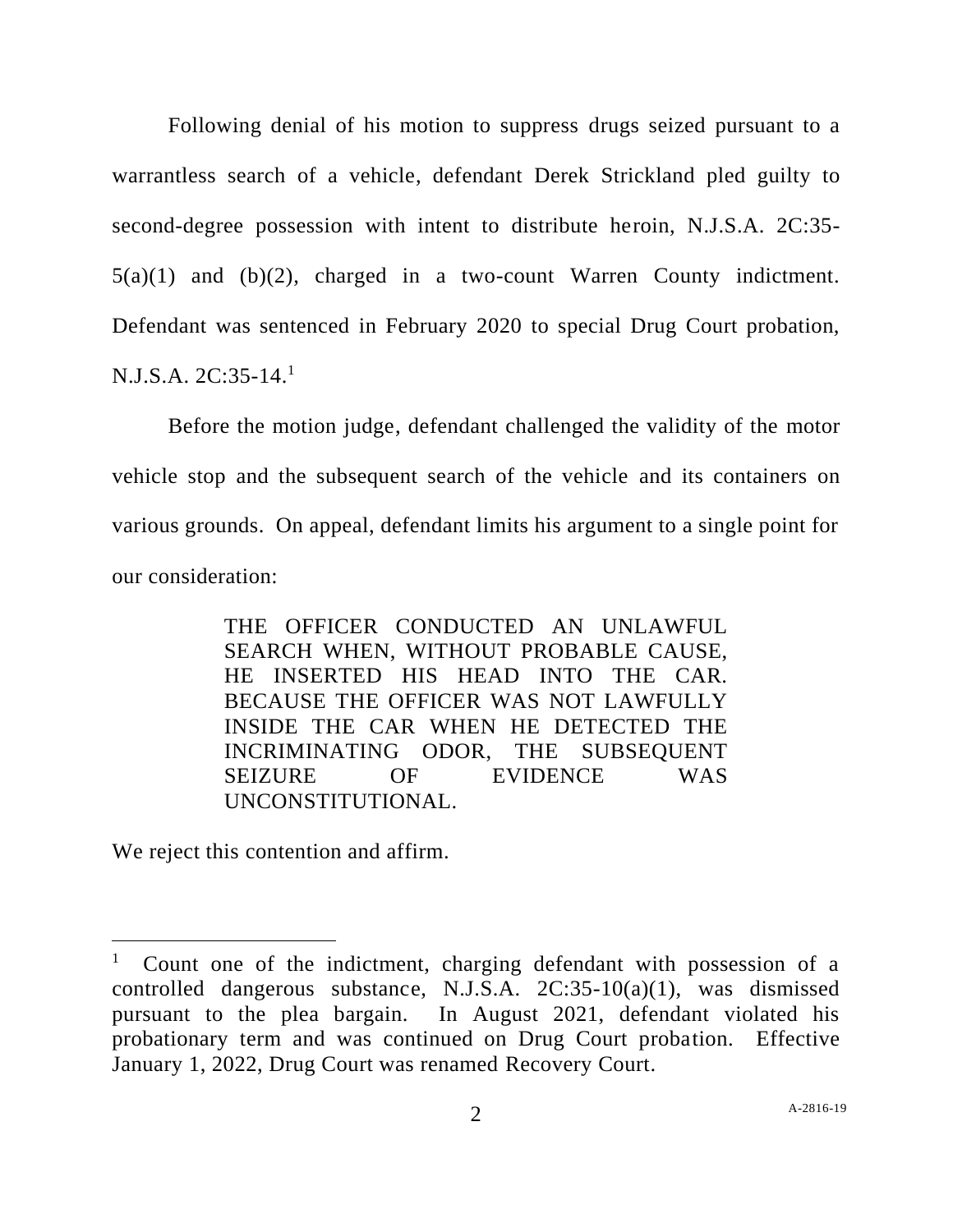During the two-hour suppression hearing, the State presented the testimony of the arresting officer, State Trooper Daniel Kamieniecki, and played the forty-minute-long video clips of the trooper's motor vehicle recorder (MVR), without narration. Defendant did not testify or call any witnesses; he introduced in evidence the grand jury transcript and Kamieniecki's incident report.

Around 7:30 p.m. on August 27, 2017, defendant was the front seat passenger in a white Toyota Camry, when it was pulled over for speeding on Route 80 in Hope. The six-foot-one-inch-tall trooper bent down when he approached the passenger's side of the car, identified himself, and requested the three occupants' credentials. During this conversation, Kamieniecki "immediately detected the odor of marijuana emanating from inside the vehicle." Kamieniecki also noticed "remnants of what could have been a marijuana joint or something similar in the center console, in the cup holder area of the vehicle."

On cross-examination, Kamieniecki acknowledged the odor he detected "was dissipating" when he made his observation. Relevant here, defense counsel engaged the trooper in the following exchange:

DEFENSE COUNSEL: So, you bent down, correct?

KAMIENIECKI: Yes, ma'am.

DEFENSE COUNSEL: And you leaned inside the car, correct?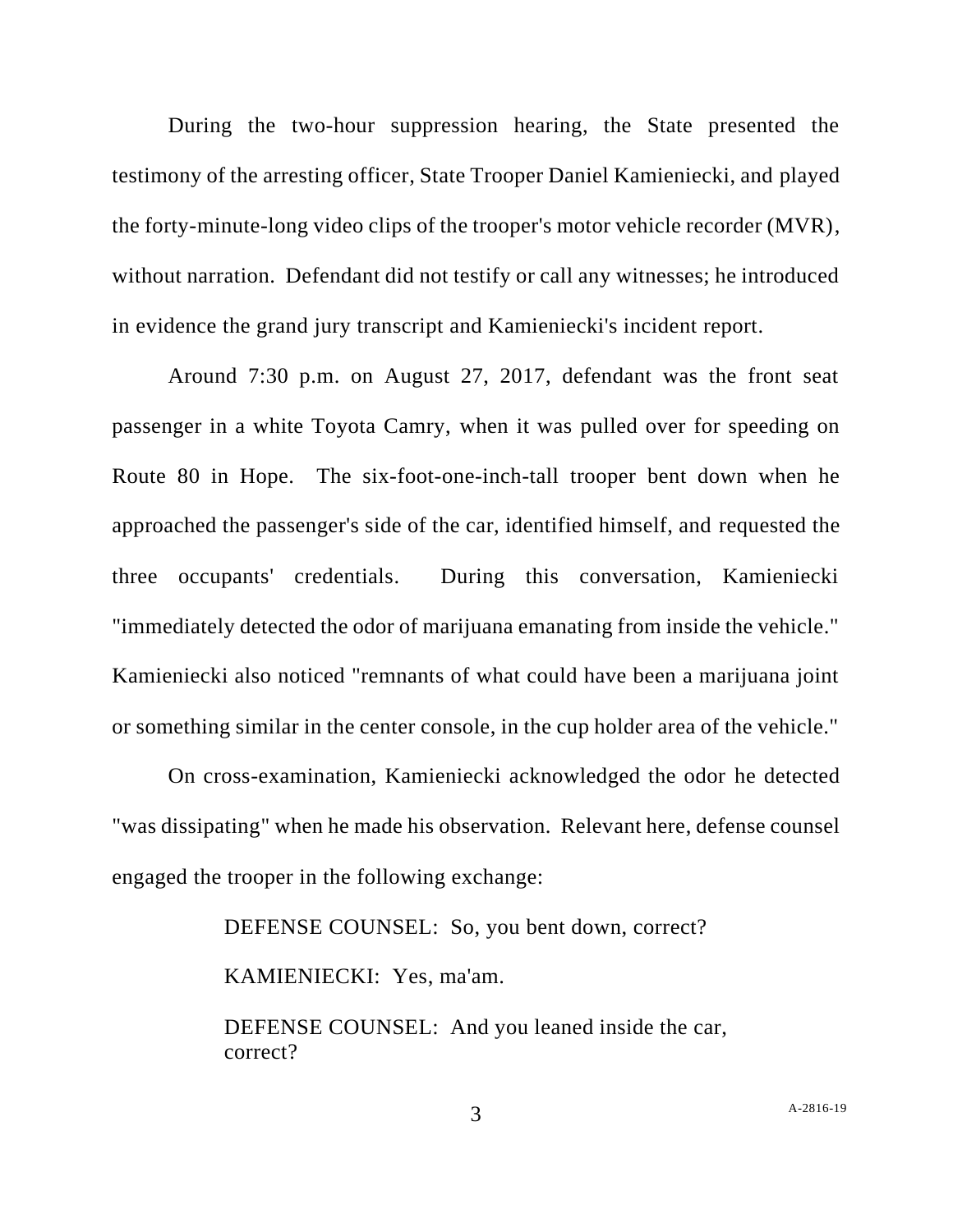KAMIENIECKI: Yes, ma'am.

DEFENSE COUNSEL: And when you leaned inside the car is when you said you smelled marijuana, correct?

KAMIENIECKI: Yes, ma'am.

Following argument, the motion judge reserved decision. On July 18, 2019, the judge issued a written opinion, largely dedicated to summarizing the parties' arguments.

Pertinent to this appeal, the judge rejected defendant's contentions that Kamieniecki made his olfactory perception after his head "broke the plane" of the car's window, thereby constituting an unlawful intrusion into the car that would otherwise warrant suppression of the evidence seized. The judge's findings were based on his review of the MVR recording and Kamieniecki's "highly competent and credible testimony."

Noting Kamieniecki testified "the car that he pulled over was a small sedan and that he is six feet and one inch tall," the judge found the MVR footage "clear[ly]" depicted "Kamieniecki was taller than the car and had to bend downwards in order to become eye level with [its occupants]." The judge also found "[t]he MVR corroborated the officer's testimony regarding the need to hear defendant over the traffic noise."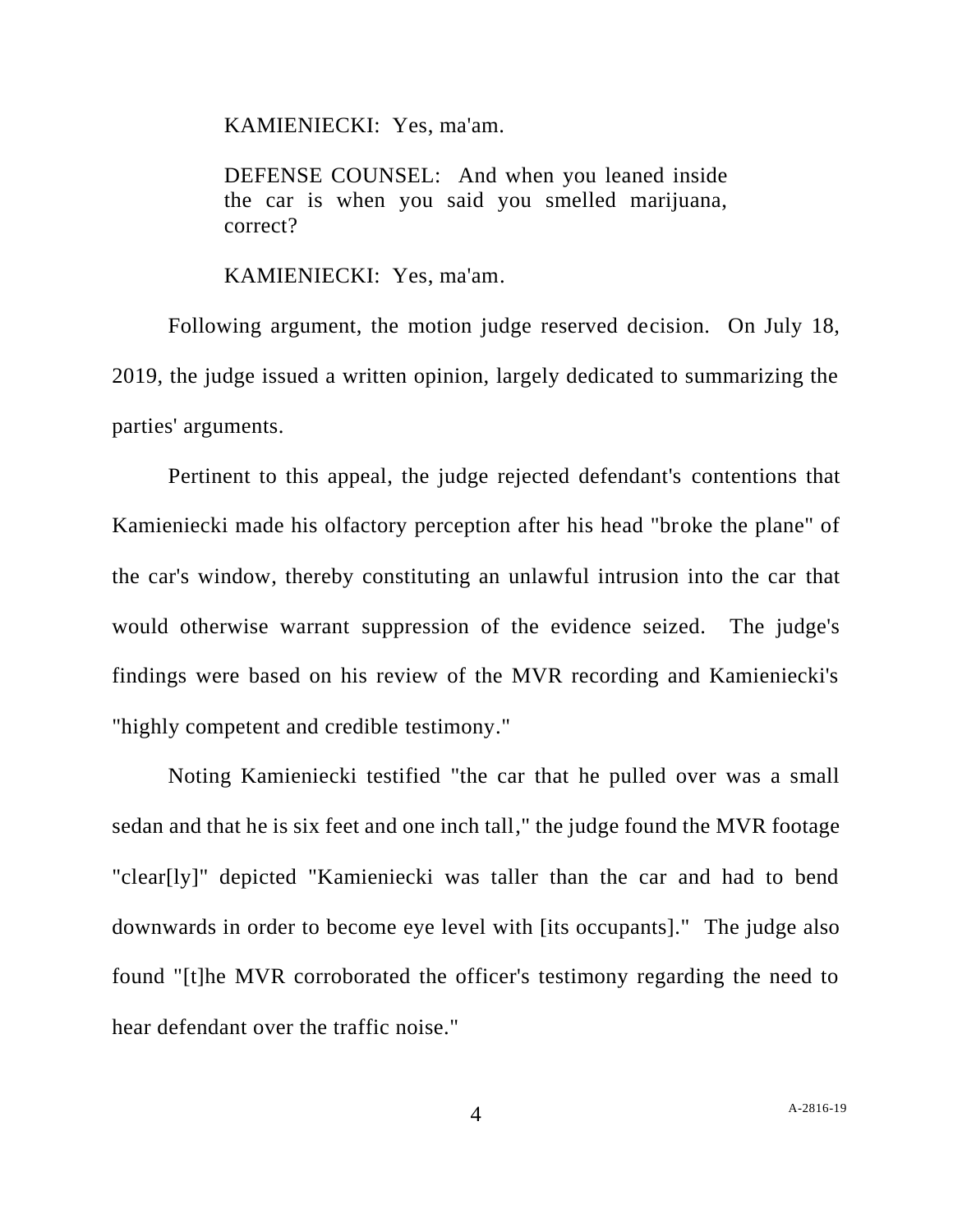Further referencing the MVR, the judge found "it d[id] not appear that [Kamieniecki] placed his entire head into the car." Citing our decision in State v. Mandel, 455 N.J. Super. 109, 116 (App. Div. 2018), the judge concluded, even assuming the trooper's head entered the vehicle, "there was no evidence to suggest that he did so in order to smell inside the vehicle and the intrusion was certainly minimal, therefore it was not unreasonable."

Our review of a trial court's decision on a suppression motion is circumscribed. We defer to the court's factual and credibility findings provided they are supported by sufficient credible evidence in the record. State v. Dunbar, 229 N.J. 521, 538 (2017). Our deference includes the trial court's findings based on video recording or documentary evidence. See State v. S.S., 229 N.J. 360, 374-81 (2017) (clarifying the deferential and limited scope of appellate review of factual findings based on video evidence); see also State v. Tillery, 238 N.J. 293, 314 (2019); State v. McNeil-Thomas, 238 N.J. 256, 271-72 (2019). Deference is afforded because the court's findings "are often influenced by matters such as observations of the character and demeanor of witnesses and common human experience that are not transmitted by the record." State v. Locurto, 157 N.J. 463, 474 (1999).

5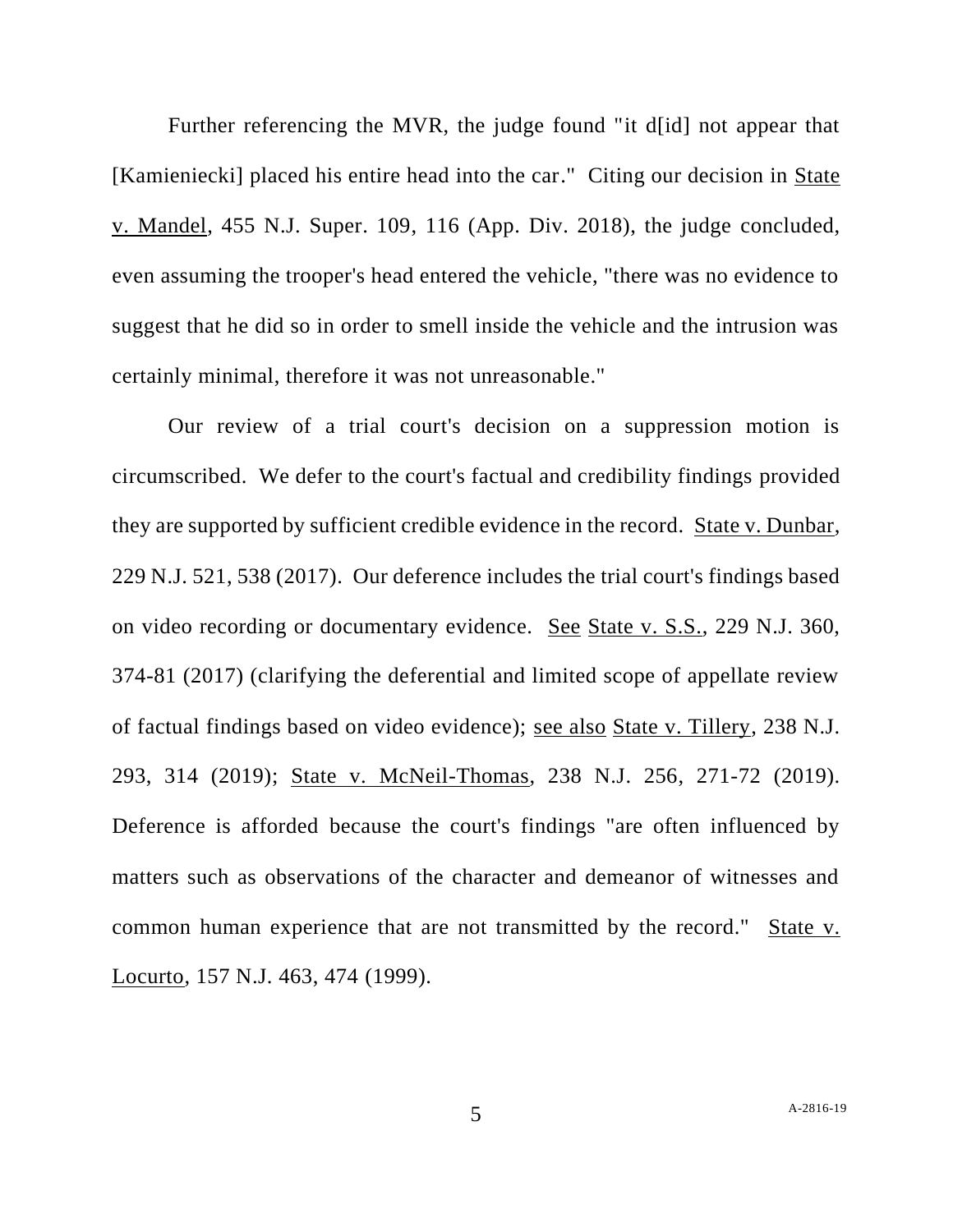We disregard a trial court's findings only if they "are clearly mistaken." State v. Hubbard, 222 N.J. 249, 262 (2015). Legal conclusions are reviewed de novo. Dunbar, 229 N.J. at 538.

Well-established principles guide our review. "Warrantless seizures and searches are presumptively invalid as contrary to the United States and the New Jersey Constitutions." State v. Pineiro, 181 N.J. 13, 19 (2004). To overcome this presumption, the State must show by a preponderance of evidence that the search falls within one of the well-recognized exceptions to the warrant requirement. State v. Bryant, 227 N.J. 60, 69-70 (2016).

"One such exception is the 'plain view' doctrine, which allows seizures without a warrant if an officer is 'lawfully . . . in the area where he observed and seized the incriminating item or contraband, and it [is] immediately apparent that the seized item is evidence of a crime.'" Mandel, 455 N.J. Super. at 114 (quoting State v. Gonzales, 227 N.J. 77, 101 (2016)). Until recently, "New Jersey courts have recognized that the smell of marijuana itself constitutes probable cause 'that a criminal offense ha[s] been committed and that additional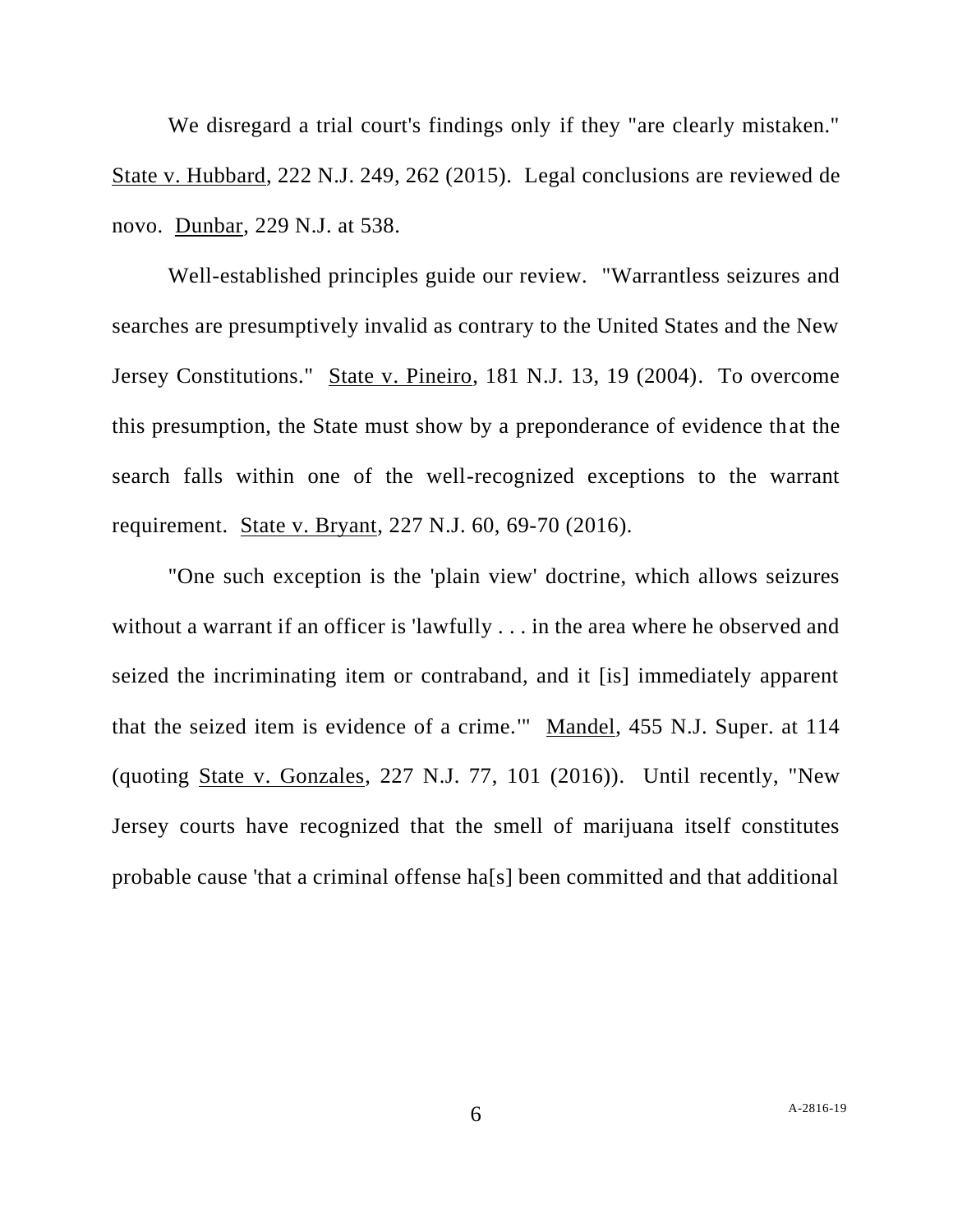contraband might be present.'"<sup>2</sup> State v. Walker, 213 N.J. 281, 290 (2013) (alteration in original) (quoting State v. Nishina, 175 N.J. 502, 516-17 (2003)). Further, the odor of marijuana emanating from a vehicle gave rise to probable cause that the car contained contraband. See State v. Pena-Flores, 198 N.J. 6, 30 (2009); State v. Myers, 442 N.J. Super. 287, 296 (App. Div. 2015); State v. Judge, 275 N.J. Super. 194, 197 (App. Div. 1994).

In Mandel, we considered whether an officer "broke the plane of the car" by leaning slightly inside the vehicle's open window when he detected the odor of marijuana under the plain smell doctrine. 455 N.J. Super. at 113. At the suppression hearing, the officer was unable to recall whether he smelled marijuana before or after leaning into the vehicle. Id. at 112. However, the officer testified he leaned into the car because he could not hear the defendant's responses to his questions due to passing traffic. Ibid.

We affirmed the motion judge's finding that the "credible evidence on th[e] record reveal[ed] that the officer placed his head inside the window of the

<sup>2</sup> The New Jersey Cannabis Regulatory, Enforcement Assistance, and Marketplace Modernization Act, N.J.S.A. 24:6I-31 to - 56, became effective on February 22, 2021. Under the Act, an "odor of cannabis or burnt cannabis" cannot create a "reasonable articulable suspicion of a crime" under most circumstances. N.J.S.A. 2C:35-10c(a). Because that limitation is prospective, it is not applicable in this appeal.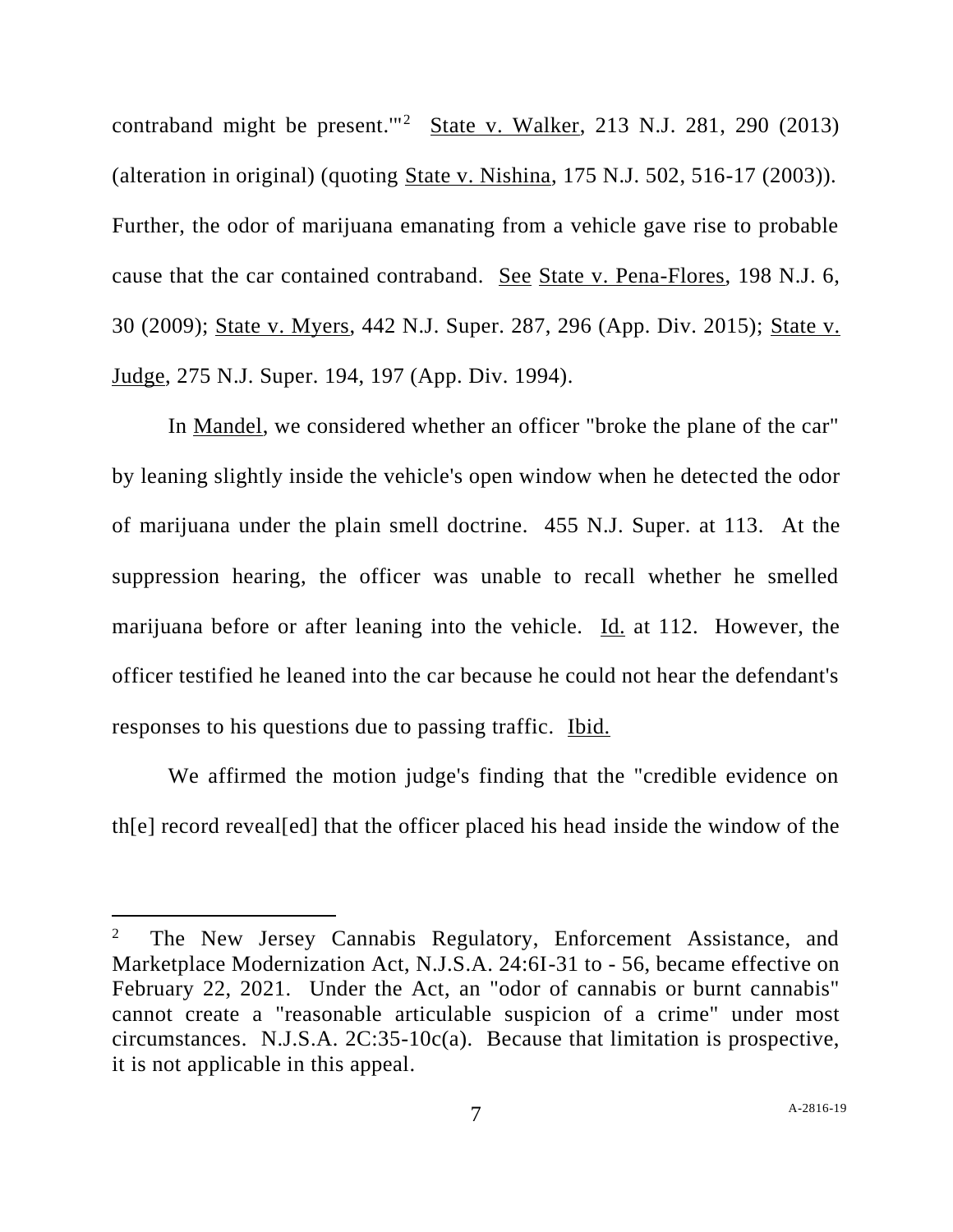vehicle in order to better hear the defendant." Id. at 117. We relied on federal and out-of-state case law that held courts should look to "the purpose behind an officer's actions when determining whether a search was reasonable." Id. at 116. We concluded where there is credible record evidence to support such a conclusion, "it [may be] reasonable for an officer to place his head into a vehicle to have effective communications with a passenger." Id. at 117.

In the present matter, defendant urges us to reject our prior holding in Mandel, asserting any intrusion into the vehicle, however minimal, constitutes a search. He further implies the motion judge impermissibly created an "auditory exception to the warrant requirement" by finding Kamieniecki's actions were reasonable in view of the noisy highway conditions. We disagree.

The evidence adduced at the hearing supports the motion judge's findings that Kamieniecki's "slight, momentary intrusion inside the car window was reasonable." See ibid. The judge's findings were grounded in the trooper's testimony – which the judge deemed "highly competent and credible" – and the judge's observations of the MVR footage. The officer testified he bent down to speak to the occupants of the car and the video depicted a minimal intrusion of his head into the car when doing so. Although our review of the record reveals Kamieniecki did not explicitly testify he leaned into the car to better hear the